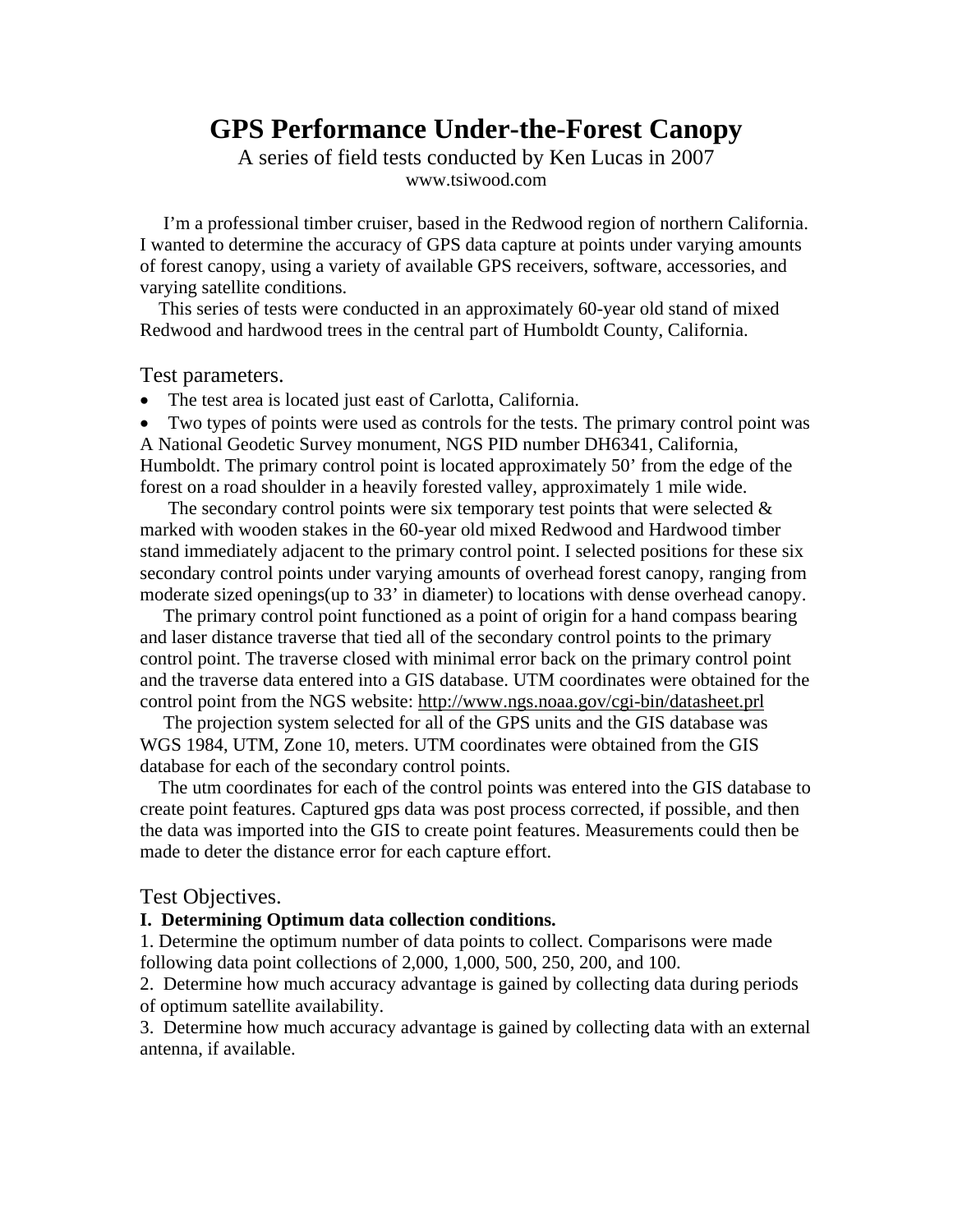4. Determine how much accuracy advantage is gained by differentially correcting data files with coordinates obtained from establishment of temporary base stations immediately adjacent to the test area.

5. Determine how well the various units can do without post process correction.

## **II. Determining performance of specific GPS units.**

GPS equipment and software used for these tests:

- ESRI **ArcInfo** software, with the GPS Analyst application. Retail cost: \$11,000.
- All of the Trimble Geo series GPS receivers were used in the tests, including the XM,

XT, and the XH. The GeoXH is the best mapping-grade GPS unit offered by Trimble. These Geo series units had either the ArcPad or Terra Snyc software packages installed, although most of the XH data capture efforts were done using the Terra Snyc software. The ArcPad software had the Trimble GPS Correct application added, which is required to collect the raw satellite data need to post process data captured in ArcPad. In addition, the Trimble Pathfinder Office software package was required to post-process the field data. Retail Costs: Geo series GPS recievers= \$3,000 - \$5,300 ArcPad software= \$500 GPS Correct= \$500

Terra Snyc software= \$800. Pathfinder Office= \$1,200



• The Trimble Geo receivers were equipped with either a Hurricane external antenna or the GeoBeacon DGPS receiver for some of the field tests.





• Trimble ProXH GPS receiver and Ranger data collector.





 The ProXH receiver made a bluetooth wireless connection with a Ranger 02 data collector, which was used to store the raw satellite data. Retail costs: Reciever =  $$3,000$  Trimble Ranger data collector =  $$3,150$ .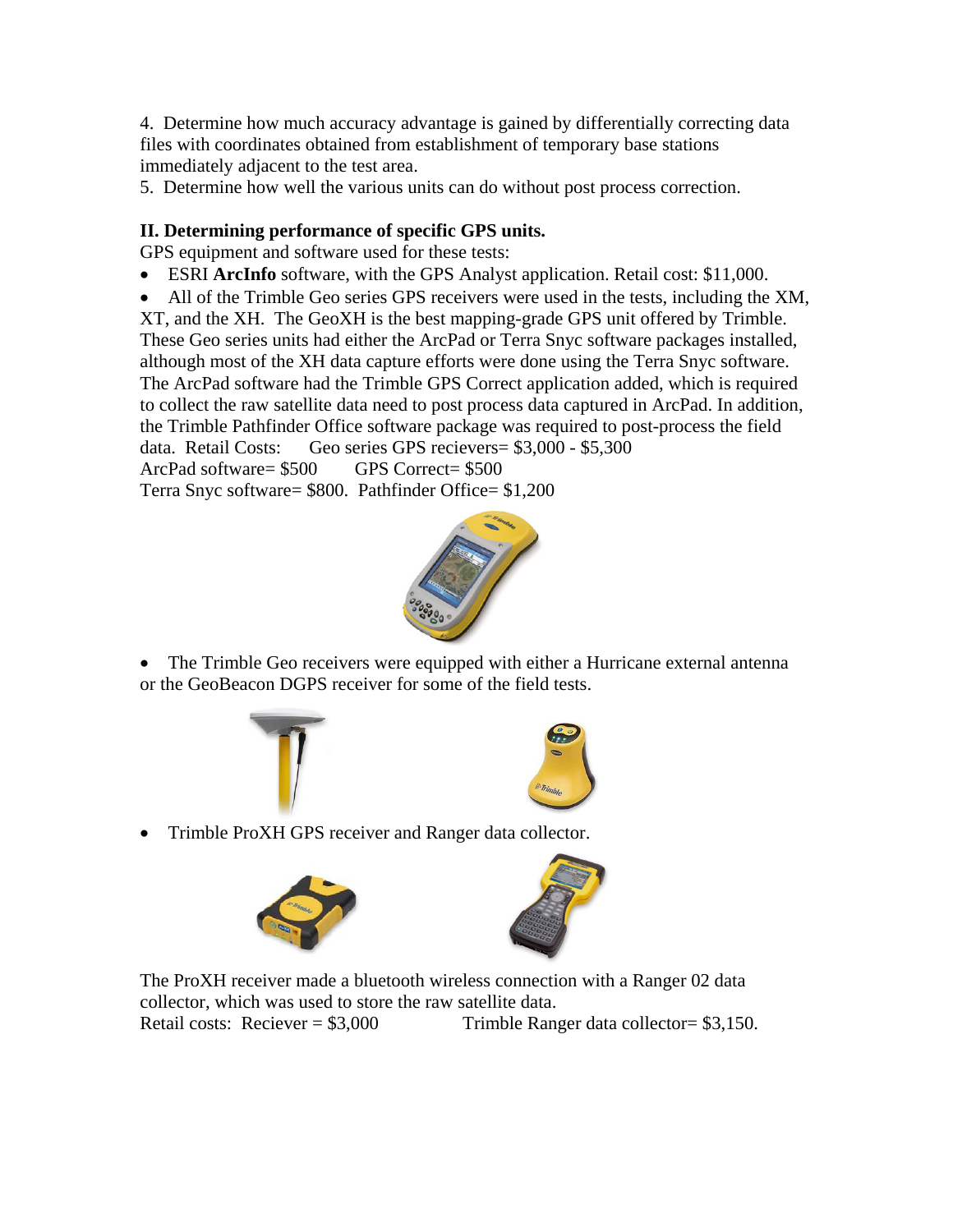• Trimble ProXRS GPS reciever mated to a Hurricane antenna and a TDC-1 Data logger. Retail Cost= \$4,000.





• Garmin 60CS sportsman-grade reciever, equipped with an optional external antenna.



 As the Garmin unit stores NEMA GPS data only, post process correction of satellite data is not possible with these units, although it will receive the WAAS real time correction signal. Also, these units are not equipped with the windows mobile operating system and, therefore, do not allow installation of applications, such as ArcPad. However, these units appear to be well sealed against wet weather and can download data directly to GIS via the MX GPS GIS application. Retail Cost= \$400

• Garmin 10 reciever.This is a small gps antenna with a wireless signal transmitter.



 This unit will only store NMEA satellite data, so post processing is not possible; although it will receive the WAAS real time correction signal. This unit was employed to make the Bluetooth wireless connection to a Dell Axim PDA equipped with Bluetooth and the ESRI ArcPad software. Retail costs: Garmin  $10 = $200$  Dell Axim= \$300.

• HP model 6945 PDA, equipped with an integral gps antenna and the windows mobile 5 operating system. I was able to install the ArcPad software onto this unit. This unit will only store NMEA satellite data, so post processing is not possible. Retail Cost= \$500.

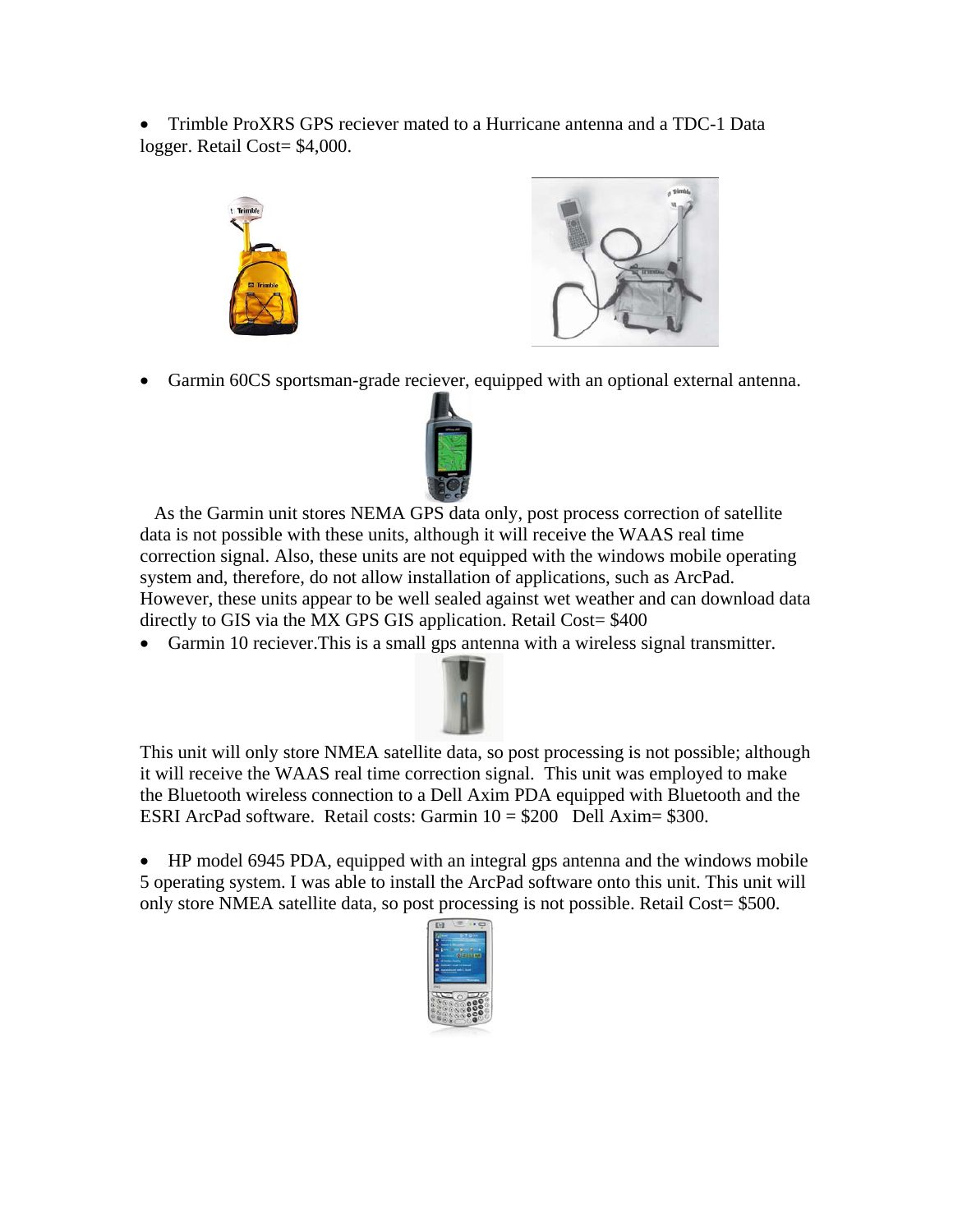• To determine the figures for the various tests described later in this paper, I made over **400** separate gps data capture efforts at the various points in the test area. The multiple captures completed at each point were done in order to obtain enough separate readings to permit some averaging for each specific test.

| <b>GPS Unit</b> | <b>Number of GPS collection efforts</b> |
|-----------------|-----------------------------------------|
| GeoXH           | 179                                     |
| ProXT           | 50                                      |
| GeoXM           | 29                                      |
| ProXRS          | 42                                      |
| ProXH           | 15                                      |
| Garmin 60CS     | 63                                      |
| HP 6945         | 42                                      |
| Garmin 10       | 16                                      |

 For the majority of gps data capture, the antennas for various gps units were positioned from 4 to 6' above the ground at the control points. For the majority of data capture by the mapping-grade units during the tests, the gps satellite parameters were set to maintain an average data capture quality, with PDOPs not to exceed 6.

Test results.

• The **best accuracy** achieved at the test area points under test conditions including: 250-500 data points captured, optimum satellite conditions, and GPS units equipped with external antennas, except for the HP 6945, Garmins 60CS, & 10.

| <b>GPS</b> Unit    | Ave Error               | Ave Error      |
|--------------------|-------------------------|----------------|
|                    | Under-the-Canopy Points | CP in-the-open |
| Trimble Geo Series | $4.2^{\circ}$           | 3.8'           |
| Garmin 60 CS       | 9.5'                    | $5.5^{\circ}$  |
| ProXRS             | 4.8'                    | 3.8'           |
| ProXH              | 4.4'                    | --             |
| Garmin 10          | 11.3'                   |                |

• Accuracy achieved at the test area points under average conditions, including 250-500 data points captured, all satellite conditions, and GPS units employed without external antennas.

| <b>GPS</b> Unit | Ave Error               | Ave Error              |
|-----------------|-------------------------|------------------------|
|                 | Under-the-Canopy Points | Primary CP in the open |
| GeoXH           | 4.9'                    | 4.5'                   |
| GeoXT           | 5.8'                    | $4.2^{\circ}$          |
| GeoXM           | $6.6^\circ$             | 9.8'                   |
| Garmin 60CS     | 14.6'                   | $5.6^\circ$            |
| Garmin 10       | 14.9'                   | 11.7'                  |
| HP 6945         | 20.4'                   | 14.8'                  |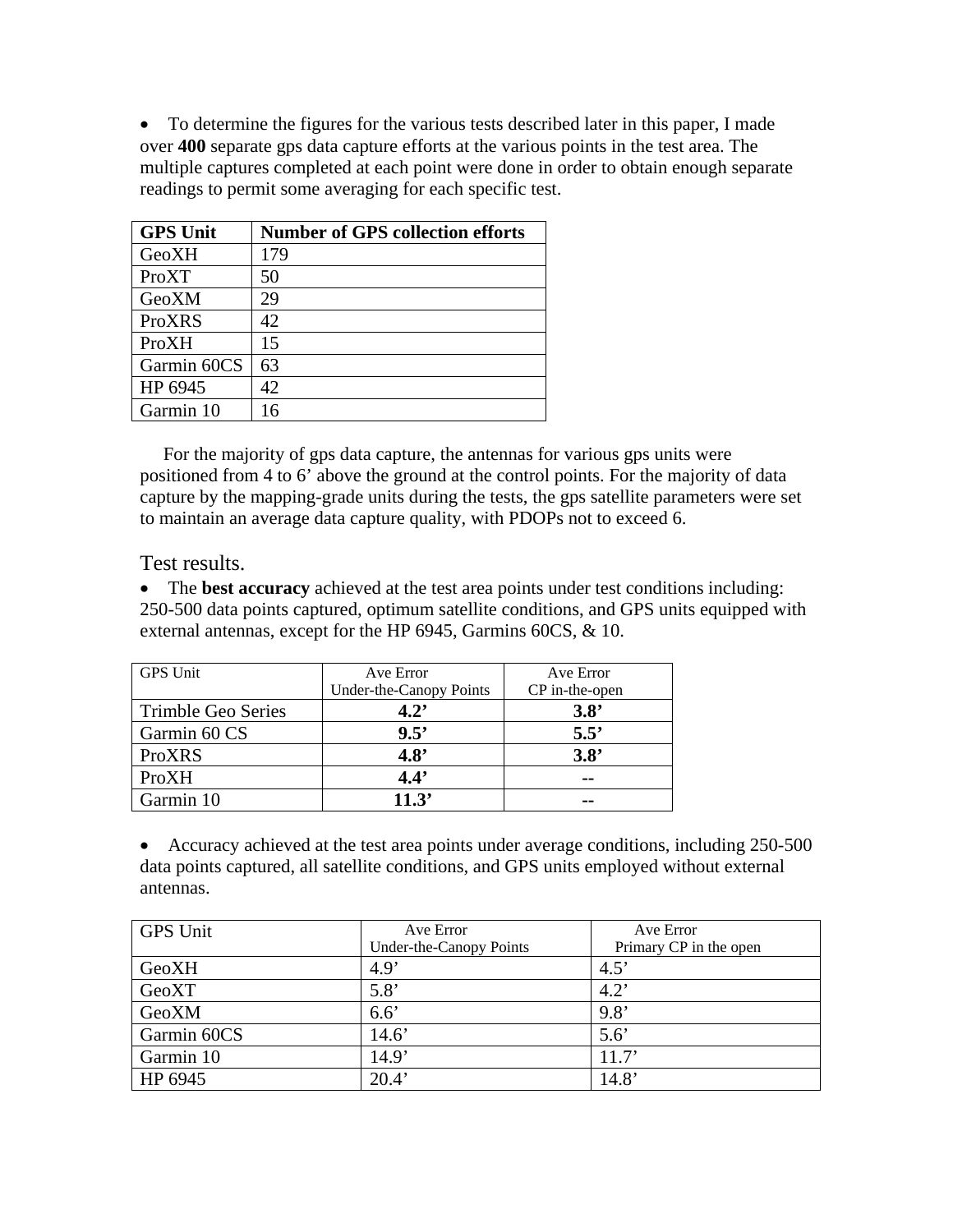• A test was made to determine what the optimum amount of captured data points are to obtain the best accuracy.



**The best accuracy** at the 3 test points with the most canopy cover were achieved after capturing 250 data points, with external antennas, and during optimum satellite conditions. Post processing done on all of the units, except for the Garmin 60 & 10.

| <b>GPS Unit</b> | Ave Error     |
|-----------------|---------------|
| GeoXH           | 6.8'          |
| <b>ProXRS</b>   | $4.2^{\circ}$ |
| ProXH           | 3.2'          |
| Garmin 60       | $10^{\circ}$  |
| Garmin 10       | 18.1'         |

• A test was made to determine the accuracy of capturing GPS data during different satellite conditions. Optimum satellite conditions for these tests were those periods where mission planning showed the most satellites above the horizon; the window of time with lowest possible PDOPs. The average error figures were calculated from all of the gps tests done with the varying amounts of captured data points at the 6 under-thecanopy control points.

| <b>GPS</b> unit classes          | Not optimum sat conditions   Optimum sat conditions |                  |
|----------------------------------|-----------------------------------------------------|------------------|
| Garmin(no post processing)       | $11.6'$ ave error                                   | 8.4' ave error   |
| Geo/ProXRS (data post processed) | 6.5' ave error                                      | $4.7'$ ave error |

This comparison shows an approximate **28%** increase in accuracy for both types of gps instruments by capturing data during the optimum satellite conditions.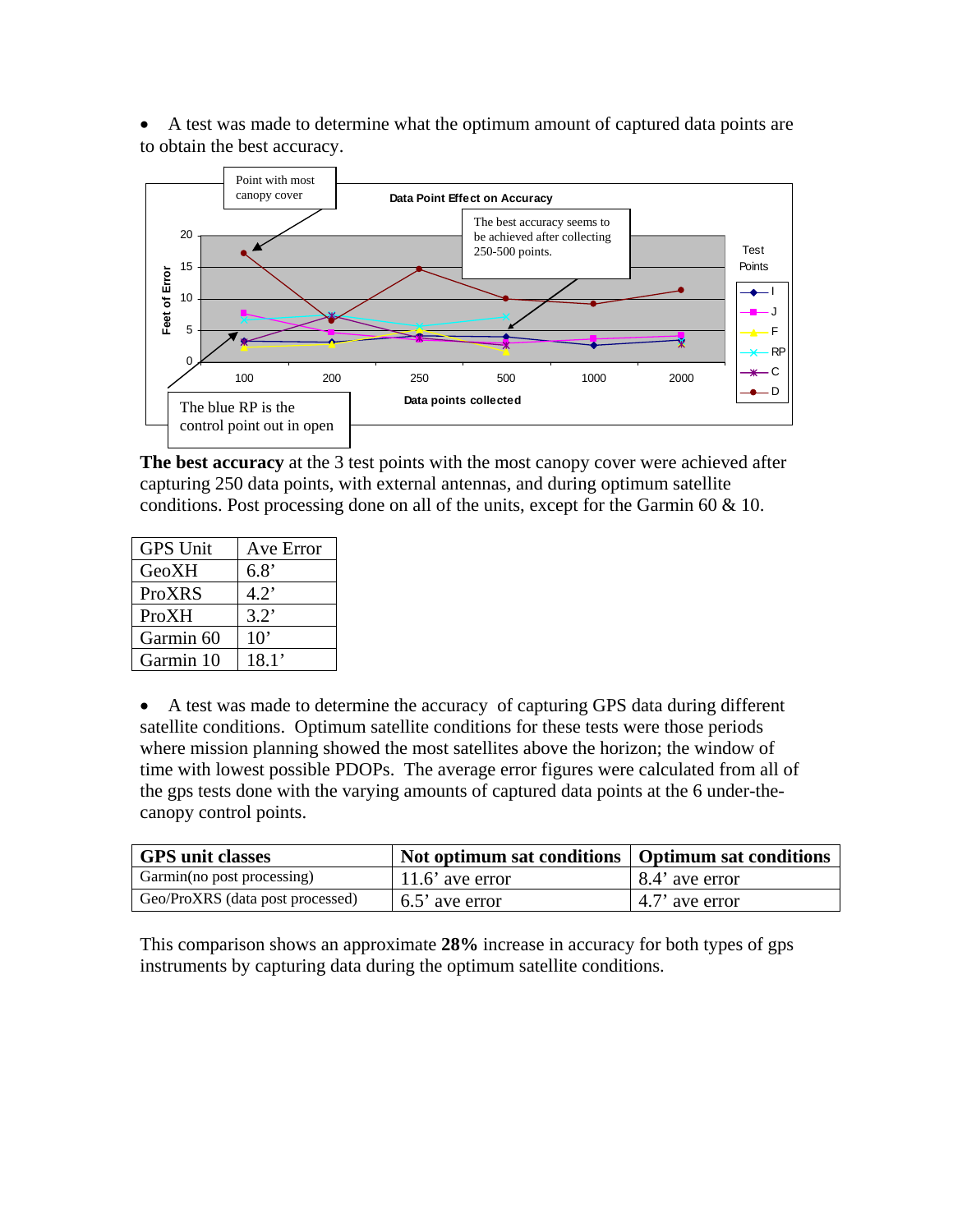• A test was made to determine the accuracy gained by using the Trimble Geo Beacon reciever to make a real time correction of the gps signal. This test was done by capturing 500 data points during different satellite conditions, using the Trimble GeoXH with a wireless connection to the GeoBeacon. No post processing of the data was done.

| Ave Error                    | Ave Error                | Ave Error                    | Ave Error              |
|------------------------------|--------------------------|------------------------------|------------------------|
| Under-the-Canopy Points.     | Under-the-Canopy Points. | Control Pt. In-the_Open      | Control Pt In-the-Open |
| <b>Without</b> the GeoBeacon | With the GeoBeacon       | <b>Without</b> the GeoBeacon | With the GeoBeacon     |
| 7.3                          | $5.5^\circ$              | 4.7'                         | $0.9^{\circ}$          |

The test results show the Geobeacon improved the accuracy by **25%** for the under-thecanopy points and by **81%** for the control point in the open.

• A test was made to determine the accuracy gained by employing the GPS units with external antennas.

| <b>GPS</b> unit classes           | No external antenna | External Antenna Attached |
|-----------------------------------|---------------------|---------------------------|
| Garmin(no diff Correction done)   | 8.4' ave error      | $\mid$ 7.1' ave error     |
| Geo series (diff correction done) | 6.3' ave error      | $4.0'$ ave error          |

Employing an external antenna increased the accuracy by **36.5%** for the Geo series of units and by 15% for the Garmin GPS unit.

• A test was made to compare the accuracies of post process correction with a distant base and a gps unit set up on the survey monument near the test area. This test was done to evaluate the commonly used technique of simply letting a gps unit, set in base mode, capture data, in order to correct the data captured by a rover gps. Employing a gps in base mode requires an initial input of coordinates for the base unit's location. In a real world situation, operators would likely have to follow a 2-step process: leave a gps on to capture data at a control point and then use the coordinates determined from a post process correction of this data to later set up a gps in base mode.

 In this test I employed a gps unit in base mode to collect data at the primary control point, which is in the open and just adjacent to the forested test area. The base GPS unit was set to capture data for an overlapping time period, during which a second GPS unit was used in rover mode to capture data at each of the test points. The base unit was given the **actual utm coordinates** of the survey monument. This test showed that making a post process correction of data from a rover gps, with the temporary base station's data, was **5 % more** accurate than correcting with data from a distant permanent base station. A couple of points to bear in mind for this test:

1. The permanent base station, from which the comparison was made, is within 20 miles of the control point.

2. The 5% increase is the average of the results I got from only 2 tests.

• Since it would be unlikely for a surveyed monument to be located right adjacent to a GPS work area in a "real world" work situation, I conducted a follow up test to determine the effect of bringing base control into a work area from a distant permanent base station. In this test, of a 2-step technique, I left a GPS unit on, in base mode, to capture data at a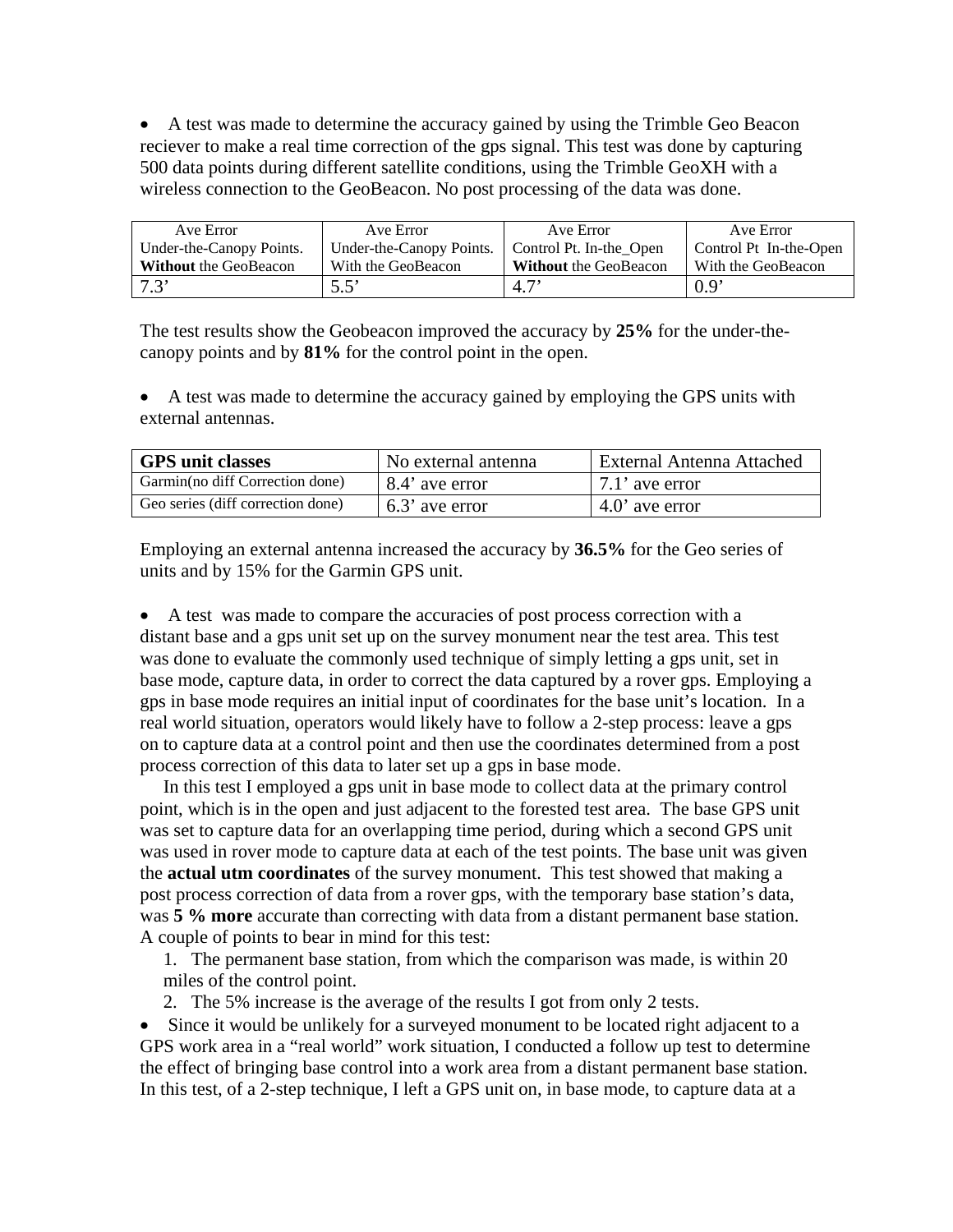survey monument, approximately 5 miles distant from the test area. While at the same time, I captured data with a second GPS unit, in rover mode, set up on the primary control point for my test area. Both points are at locations fairly open to the sky. I post processed the rover unit's data with the base unit's data to determine a coordinate location for the rover control point.

 The second step of this technique was to leave a gps unit on to capture data in base mode over the test area primary control point, using the coordinates determined from step 1. This temporary base station's data was then used to post process the data captured by a rover gps at the nearby under-the-canopy test points. The good news is that this test indicated that accuracy was increased approximately **5%**, the same increase as test 1, where we knew, and used, the coordinates of a survey monument located immediately adjacent to the test area. Bear in mind that, for this test, we did not use the coordinates of the survey monument, we proceeded as if they were not available to us. The results of this test indicate that this 2-step technique, of bringing base control to a point open to the sky and near a gps work area, would increase rover accuracy at nearby under-the-canopy points. It's possible that if the nearest permanent base station was considerably farther away than 20 miles this technique might yield a significantly better accuracy.

• Some tests were done to compare the accuracies of capturing data with the 2 software packages available, ArcPad & the Trimble GPS correct add-on application and the Trimble Terra Snyc software. The GeoXH, which had both software packages installed, was used for these tests. In the first test to compare the 2 software packages for accuracy in **real time** data capture, the results showed that ArcPad was **12%** more accurate than Terra Snyc. However, the second tests results showed that after **post processing** the captured data, The Terra Snyc test point locations were **11%** more accurate.

• Test to determine the accuracy of the Geo-series and Garmin units used in a **real-time** mode at the test area points. These tests were done to evaluate the feasibility of using GPS to determine the coordinates of a start point, from which a bearing and distance to distant target points could be calculated during the course of a field session. This capability could result in a significant time and effort-savings for the real time control work required to set sample plots on a systematic grid for various types of natural resources surveys, particularly timber cruises. These results were achieved by letting the GPS units capture from **100-200** data points, in any satellite conditions, and with no external antennas attached. No post processing was applied to the raw gps data. The average error figures in the table below indicate the potential error of target points, or plot centers, not including any error that might be incurred during movement to the target point from compassing and/or chaining error.

| <b>GPS Unit</b>   | Ave Error            | Ave Error            | Ave Error   |
|-------------------|----------------------|----------------------|-------------|
|                   | Test Points in small | All Under-the-       | Primary CP  |
|                   | canopy openings      | <b>Canopy Points</b> | In-the-open |
| Geo series        | 5.9'                 | $7.6^\circ$          | 3.4'        |
| Geo series w/ Geo |                      | 4.1'                 | 1.5'        |
| beacon            |                      |                      |             |
| Garmin 60CS       | 11.8'                | 13.1'                | 17.1'       |
| Garmin 10         | 15.7'                | 23.0'                | 13.3'       |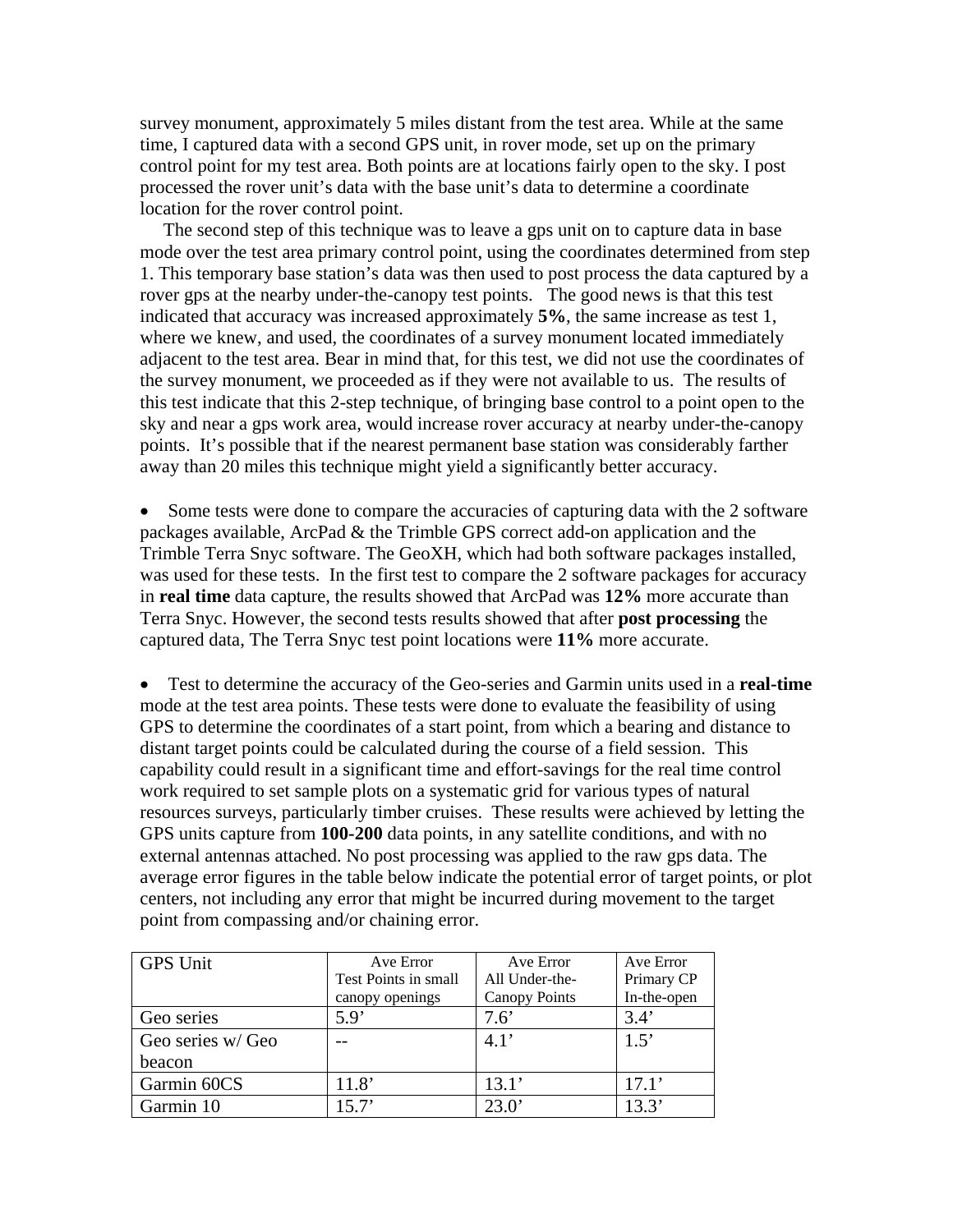Once the UTM coordinates (the easting & northing) of both the target point and the GPS point are known, the following procedure can be used to calculate a bearing and distance from the GPS point to the target point:

Adjusted Easting UTM coordinate  $=$  Target Easting coordinate  $-$  GPS Easting Coordinate Adjusted Northing UTM coordinate = Target Northing coord – GPS Northing Coord

**Quadrant Bearing** = Tan-1 of the Adjusted Easting / Adjusted Northing

 $A +$  Easting  $\&$  a + Northing pair will be a Northeast quadrant bearing

 $A +$  Easting  $\&$  a – Northing pair will be a Southeast quadrant bearing

A – Easting  $\&$  a – Northing pair will be a Southwest quadrant bearing

A – Easting  $\&$  a + Northing pair will be a Northwest quadrant bearing **Distance** (in Feet) =

**SquareRoot of [ ((Ajdusted Easting^2) + (Adjusted Northing^2))/ 0.3048]** 

• Tests were made to determine the accuracy of using mapping grade GPS units in dynamic line mode to plot the centerline of a canopy-covered road. I selected a segment of road, approximately 350' in length and covered by a 60-year old forest canopy. I completed a compass and chaining traverse along the centerline of the 12' wide gravelsurfaced road in order to create a control line to allow a comparison with the gps line tests. In order to capture the most amount of data points while continuously moving along the road segment, I set all of the gps settings to maximum productivity, meaning that the signal parameters were reduced to accept PDOPs of up to 20. I postprocess corrected all of the captured data.

 I tried 3 slow runs each with the ProXRS and GeoXH; I employed external antennas with both units. The slow runs were done at a moderate walking pace, stopping only to collect 1 data point at the start and end points of the control line. I then tried 3 fast runs each with both units. The fast runs were done at about 5mph in my car, with the gps antennas sitting on the car roof.

 The error indicated for each gps unit constitutes the amount that a depiction of a road centerline could vary, if a line was drawn along the approximate plot of the gps line, not including obvious deviations in the gps line.

| Run Speed   | <b>ProXRS</b> Error GeoXH Error |               | Garmin 10 Error |
|-------------|---------------------------------|---------------|-----------------|
| <b>Slow</b> | $6.5^{\circ}$                   | $6.5^{\circ}$ |                 |
| Fast        |                                 |               |                 |

 I tried line capture, using the Garmin 10 with the ArcPad software. ArcPad permits 2 ways to capture line data, dynamic and vertex mode. In dynamic mode the unit captures data automatically. In vertex mode the operator can capture any number of points he specifies while moving in the field. As shown by the results: the amount of accuracy difference between capturing real time line data while walking and while in a slowmoving vehicle probably justifies the ease of doing the data capture in a vehicle for most road mapping applications.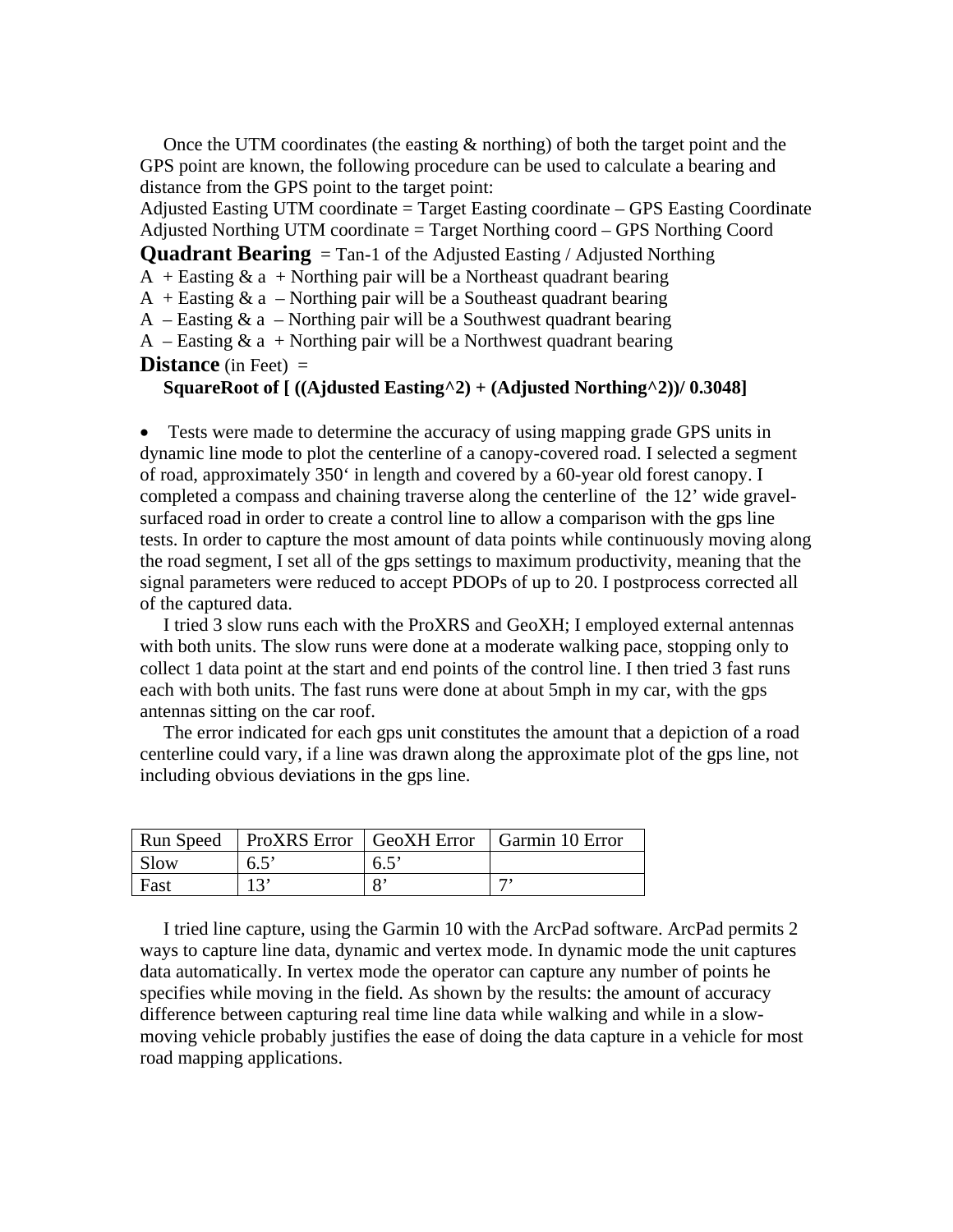### Summary.

• These tests seem to verify gps data capture aspects that we'd expect, specifically, that the most accuracy for data capture at under-the-canopy points might be improved by managing some or all of the following conditions:

- $\triangleright$  Collect during optimum satellite conditions, as determined from mission planning software, such as Pathfinder Office.
- $\triangleright$  Use a gps unit that permits post processing of the data and process with data from the closest permanent base station.
- $\triangleright$  Use an external antenna, if available, for the gps unit.

 $\triangleright$  Capturing data in small to moderate-sized openings, that are clear of direct over-head cover, improves accuracy. Taking advantage of nearby moderate-sized openings and adjacent clear areas, by off-setting, is usually preferable to attempting to capture data directly under the forest canopy. Exercise judgment in determining if the time and effort required to traverse from an off-set point to the target point would be worth the potential additional accuracy. The tests showed a 20% increase in accuracy for capturing data at points in adjacent open areas.

• Surprisingly, the best balance of capture time and accuracy seems to happen by capturing between 250-500 data points. Spending an extra 30 minutes at each point to capture 2,000 data points, would probably not be worth the minor increase in accuracy for many GPS applications.

• Although my tests were done with the parameter settings on the gps units mostly set to "mid-range", I recommend raising the parameters (reducing the amount of poor quality signals the gps will accept as a captured data point) of the gps unit as much as time and conditions allow. Always set the logging interval to1 second, rather than the usual default setting of 5 seconds. The 5 second interval saves memory, but the unit will take 5 times as long to capture a given amount of data points. I recommend setting the 5 second interval only on units in base mode and then only if the rover data capture effort is likely to exceed 2 hours. Some of the older trimble units, such as the Pro XRS use older, external batteries. Beware of batteries that may drain out before the base station set up is completed. Have spare batteries available and be prepared to change batteries out during the overlapping base capture session.

• There are rarely delays in capturing data with NMEA-only data units, such as The Garmin 60 and the Garmin 10. However, for the mapping-grade gps units, such as the Geo series which allow setting minimum reception parameters, I noticed that, occasionally, there would be long delays in the units to start capturing data, even at points in the open. These delays are caused by the current satellite situation not meeting the set minimum defaults on the receiver. If a mapping-grade unit is having problems getting started, some measures you can try (in order):

1. Turn the unit on and let it "see the sky" and attempt to capture satellite data prior to beginning the capture work at designated points under the canopy. If possible, turn the unit on while driving or walking to the work area. Hook an external antenna up to the unit, if available. You can always remove the antenna once the unit starts capturing data, in the event that you don't want to pack the antenna into some of the target points.

2. Set the gps satellite parameter settings to minimum. If and when the unit starts capturing points re adjust the settings for more accuracy.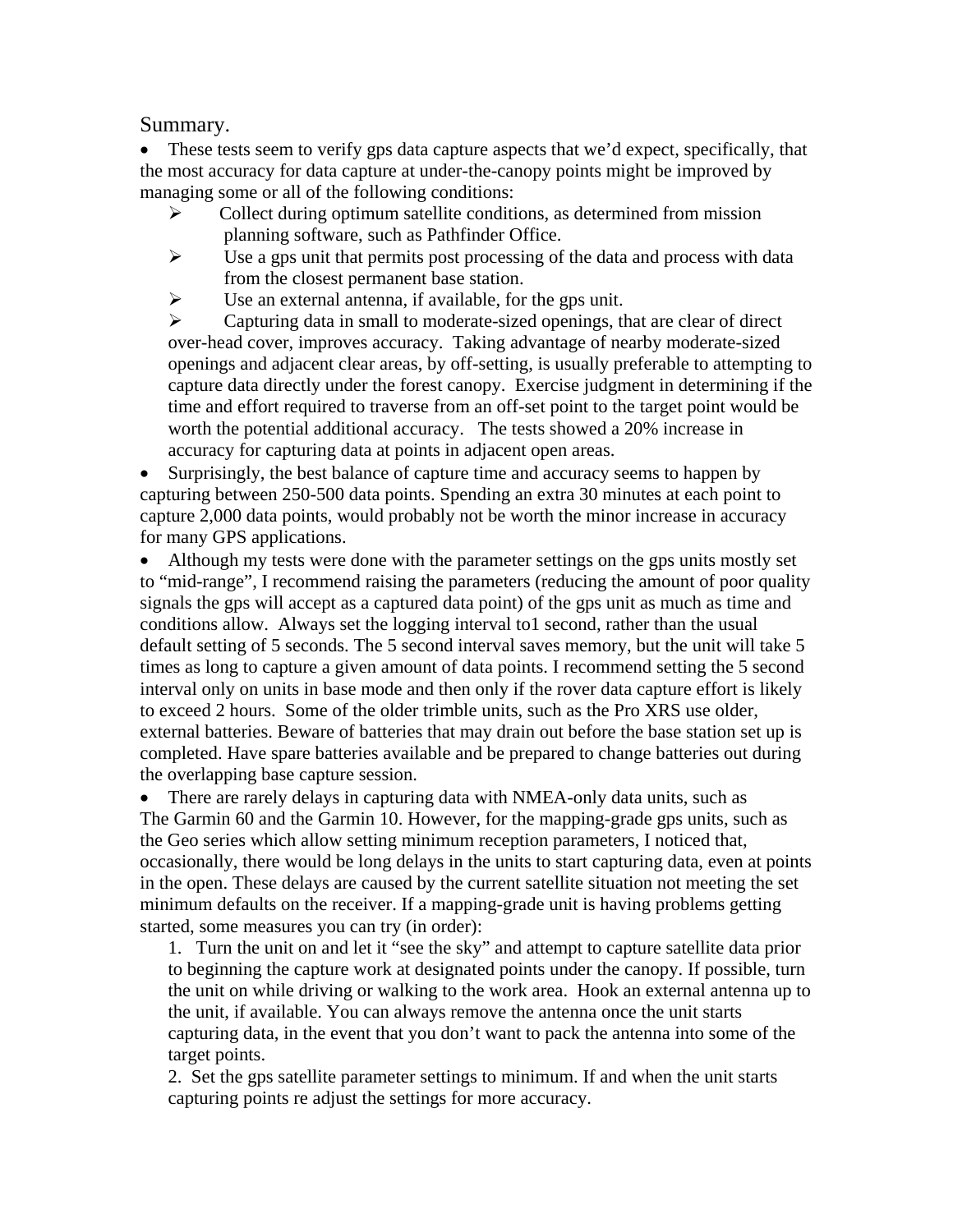3. Skip collecting data at the problem capture point for the time being and return later to try capturing data after the satellite conditions have changed. Even a minor change in satellite positions will usually improve the reception. If possible, make a work plan that attempts data capture at problem points during periods of optimum satellite availability. I definitely noticed it was easier to capture data during the optimum satellite periods.

4. Evaluate the surrounding area for a clearing with a larger, less obstructed view of the sky and consider collecting data at an off-set point in the opening. If good gps data can be captured at a nearby off-set point, tie that point to the desired capture point with a bearing & distance traverse. A series of bearing & distance records can later be entered into a GIS or a survey application, such as COGO, in order to calculate the coordinates of the desired capture point. I found that a hand compass and handheld laser distance device provided acceptable accuracy for capture points tied to an off-set point with a traverse.

• If a permanent base station is a considerable distance away from the work area, consideration should be given to selecting one of the two base station techniques I tested. Of course, both of these techniques require the availability of 2 GPS units, both of which must allow post processing of data.

• I recommend the Terra Snyc software over ArcPad, even though ArcPad appears to be a little more accurate for real time data capture. Some considerations:

 $\triangleright$  ArcPad will not permit changing the projection in the field, it uses Lat/Long or whatever projection is assigned to the arcmap (APM) file open at the time. I recommend GPS data be captured in the UTM, meters projection, as the math to determine the difference between coordinates of 2 points is easier.

 $\triangleright$  Downloading and uploading files is more involved, as it necessitates using the more expensive ESRI ArcGIS software, while Terra Snyc only requires PathFinder Office.

¾ ArcPad seems to "lock-up" more, requiring rebooting; probably because it requires much RAM to run and most GPS units don't have enough RAM, at the usual 60 megs.

 $\triangleright$  One of the advantages to using ArcPad, however, it that it allows the user to specify the number of data points to capture; this means that, unlike Terra Snyc, the user can attend to other matters after starting the data capture and ArcPad will stop the routine when the specified number of data points are captured.

• If the need is for the most accurate capture data for a real time application (no opportunity to post process), I'd highly recommend using the Trimble Geobeacon receiver to offer a real time correction. These Geobeacons can be used with any GPS unit equipped with Terra Snyc and a bluetooth capability, including the hard  $&$  software. My real time test showed that the Geobeacon tremendously improved the accuracy of the Geo series of GPS units by **46%** at the under-the-canopy points and **55%** at the primary control point in-the-open. Unfortunately, my experience with attempting to employ the Geobeacon is that the DGPS signal can only be received at approximately half of the remote forest locations in this area.

• I completed some more real time tests during various cruise projects I worked on during the test period. My cruise partner compassed and paced to cruise plot locations from starting points identified on ortho photos. While, at the same time, I used the